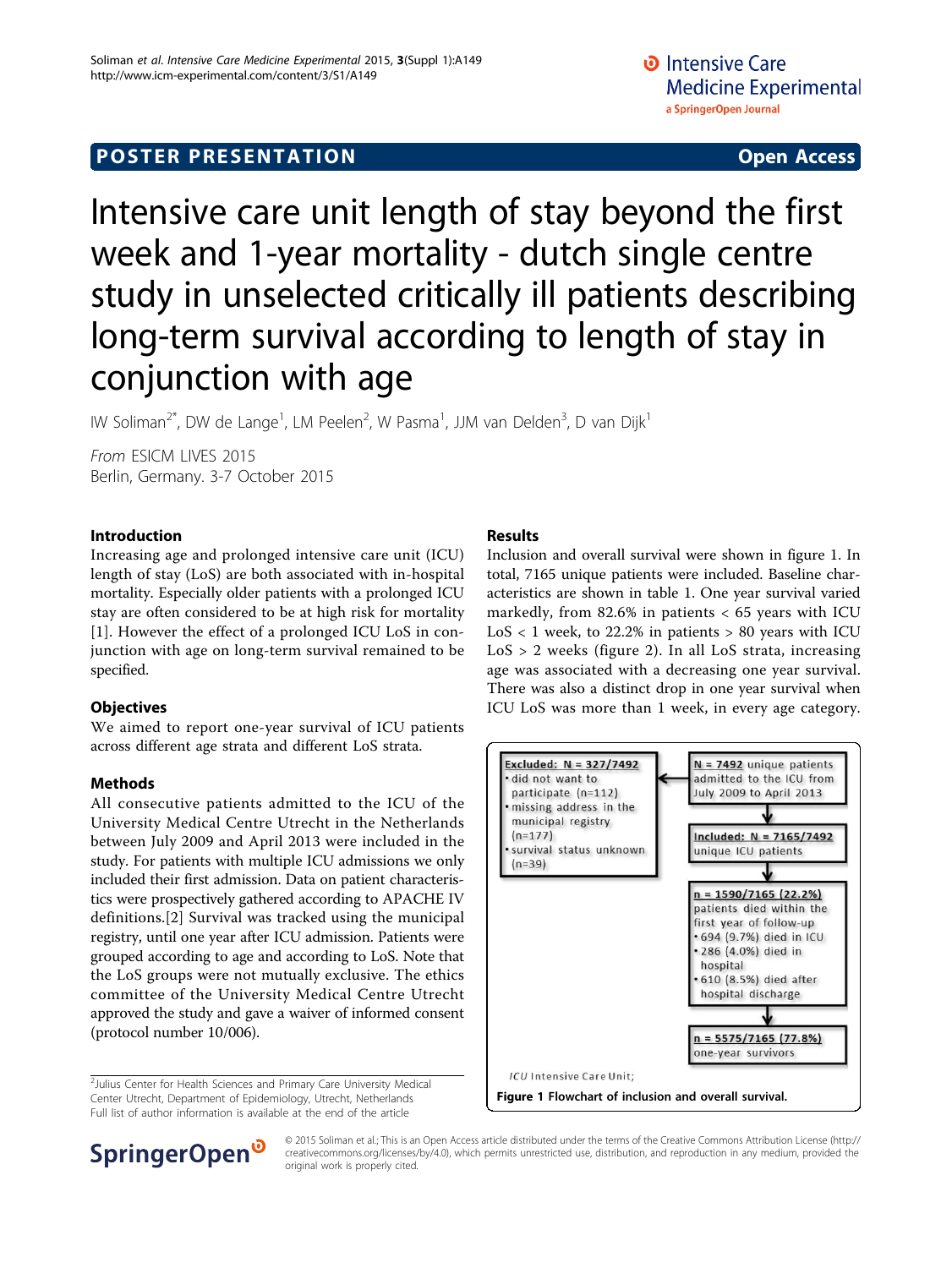#### <span id="page-1-0"></span>Table 1 Baseline characteristics.

|                           |                         | Age at admission |              |             |             |
|---------------------------|-------------------------|------------------|--------------|-------------|-------------|
|                           | <b>Total population</b> | Under 65         | 65-75        | 75-80       | 80 and over |
| N                         | 7165                    | 3806             | 1938         | 826         | 595         |
| Age (years)               | 64 (52-73)              | 53 (43-60)       | 70 (67-72)   | 77 (76-79)  | 83 (81-85)  |
| Gender (male)             | 4514 (63%)              | 2424 (63.7%)     | 1254 (64.7%) | 505 (61.1%) | 331 (55.6%) |
| ICU length of stay (days) | $(1-3)$                 | $1(1-4)$         | $1(1-2)$     | $1(1-2)$    | $1(1-3)$    |
| <b>Elective admission</b> | 3908 (54.5%)            | 1764 (46.3%)     | 1265 (65.3%) | 547 (66.2%) | 332 (55.8%) |
| <b>APACHE IV score</b>    | 46 (33-66)              | 40 (27-62)       | 49 (38-65)   | 52 (41-69)  | 58 (46-77)  |
| Total maximum SOFA score* | $5(2-9)$                | $5(2-9)$         | $5(2-8)$     | $5(3-8)$    | $6(3-10)$   |

Continuous variables are presented as median (interquartile range), categorical variables as n (percentage); \* Sum of highest SOFA component scores during admission. ICU Intensive Care Unit; LoS Length of Stay; APACHE IV Acute Physiology And Chronic Health Evaluation fourth edition; SOFA Sequential Organ Failure Assessment;



However, after the first week in the ICU, one year survival stayed nearly consistent in patients of all age categories, irrespective of ICU LoS.

#### Conclusions

Grant Acknowledgement

In ICU patients, increasing age was associated higher one year mortality. However, once the patient has survived

#### This study was supported by the NutsOhra Foundation, project nr 1404-013.

more than 2, 3 and 4 weeks of ICU stay respectively, his or her 1-year survival is comparable to patients who have

been at the ICU for only more than one week.